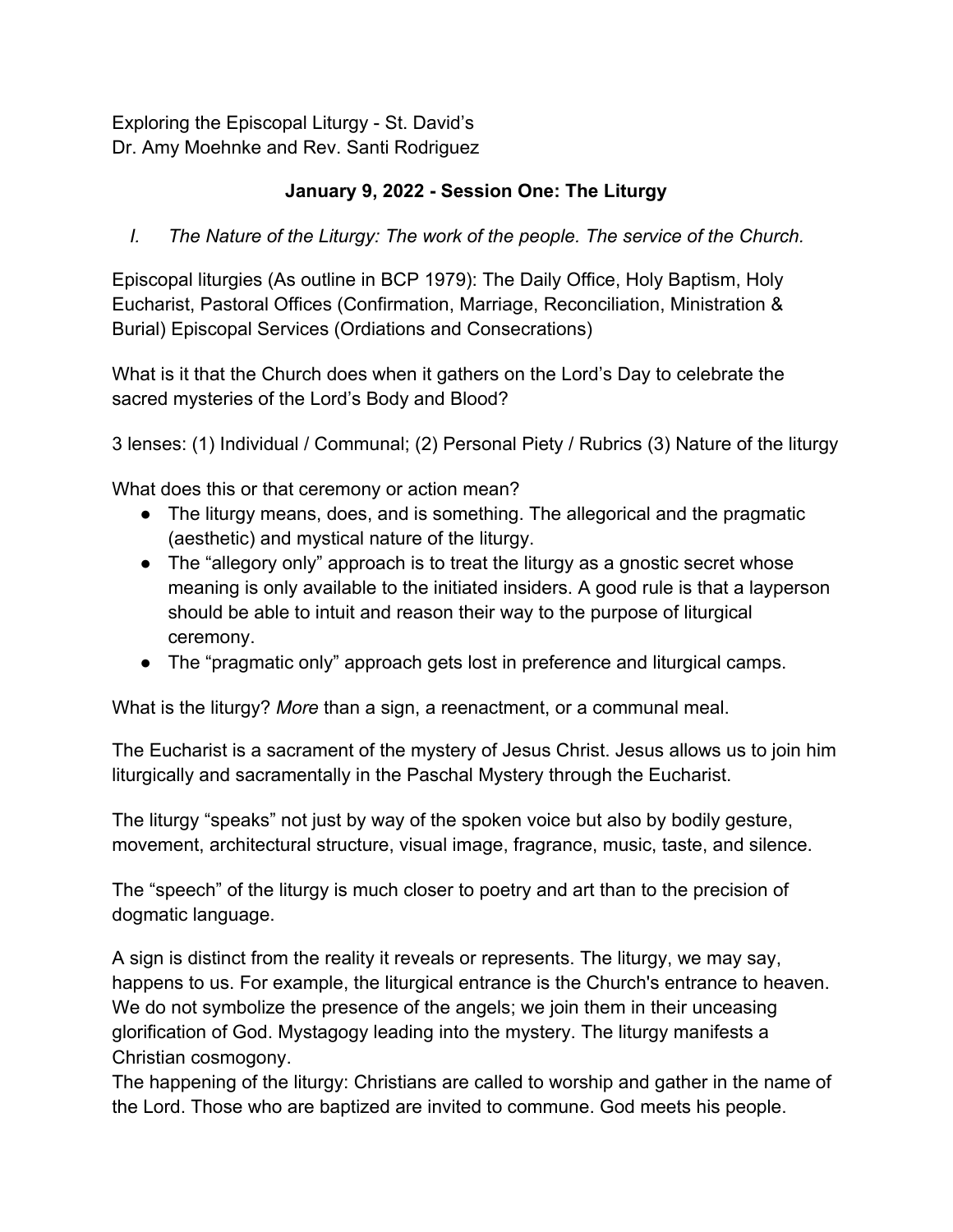Scripture is read and interpreted. The Church on earth joins the Church in heaven in prayer for the world. We confess and receive absolution. We offer ourselves, our souls and bodies. We celebrate the Supper of the Lord.

## *II. Structure and Historical Development of the Liturgy:*

It has four momenta only - Offertory, Thanksgiving Prayer, Fraction, Communion. It thus reproduces exactly the "took bread - gave thanks - broke - gave" of the Gospels.

Early Church - First Century:

- Jewish Christians at first continued to attend the services of the Temple in Jerusalem (Acts 3:1, Lk 24:52-53) following the example of the Lord (Lk 4:15-15, Lk 6:6, John 23:20). If they were outside Jerusalem they went to the Synagogues services (Acts 9:20). In time, followers of The Way had their own meetings distinct from the Sabbath they were made chiefly on Sunday (Acts 20:7).
- The earliest and most detailed account of the Eucharist is found in 1 Corinthians 11, which predates the Gospels. St. Paul's account reads:
	- For I have received of the Lord that which also I delivered unto you, that the Lord Jesus, the same night in which He was betrayed, took bread, and giving thanks, broke, and said: Take ye, and eat: This is My Body, which shall be delivered for you: this do for the commemoration of Me.
	- In like manner also the chalice, after He had supped, saying: This chalice is the new testament in My Blood: this do ye, as often as you shall drink, for the commemoration of Me. For as often as you shall eat this Bread, and drink the Chalice, you shall show the death of the Lord, until He come.
- The Synaxis (assembly) is based on a Synagogue Service
	- $\circ$  Readings from the Holy Books, Sermon on what has been read, Psalms, Hymns, Prayers, Almsgiving, Profession of Faith and Kiss of Peace
- The Eucharist Proper
	- The four accounts of the Last Supper (Mt.26:26-28; Mk. 14:22-24; Lk.22:19-20; 1Cor. 11:23-25) are showing the essential nucleus of the Sacred Liturgy in any Rite: Prayer of Thanksgiving, Blessing of Bread and Wine by the words of Institution, Prayers remembering Christ's death, and People eat and drink the consecrated bread and wine

Apostolic Times - 2nd Century:

- A familiar pattern in celebration
- Adding Sanctus (Is 6:3; Rev 4:8) et Benedictus (Mk 11:9) and Our Father
- Confession before Communion (Didache);
- A long liturgical prayer can be found in the first Epistle of Clement to Corinthians;